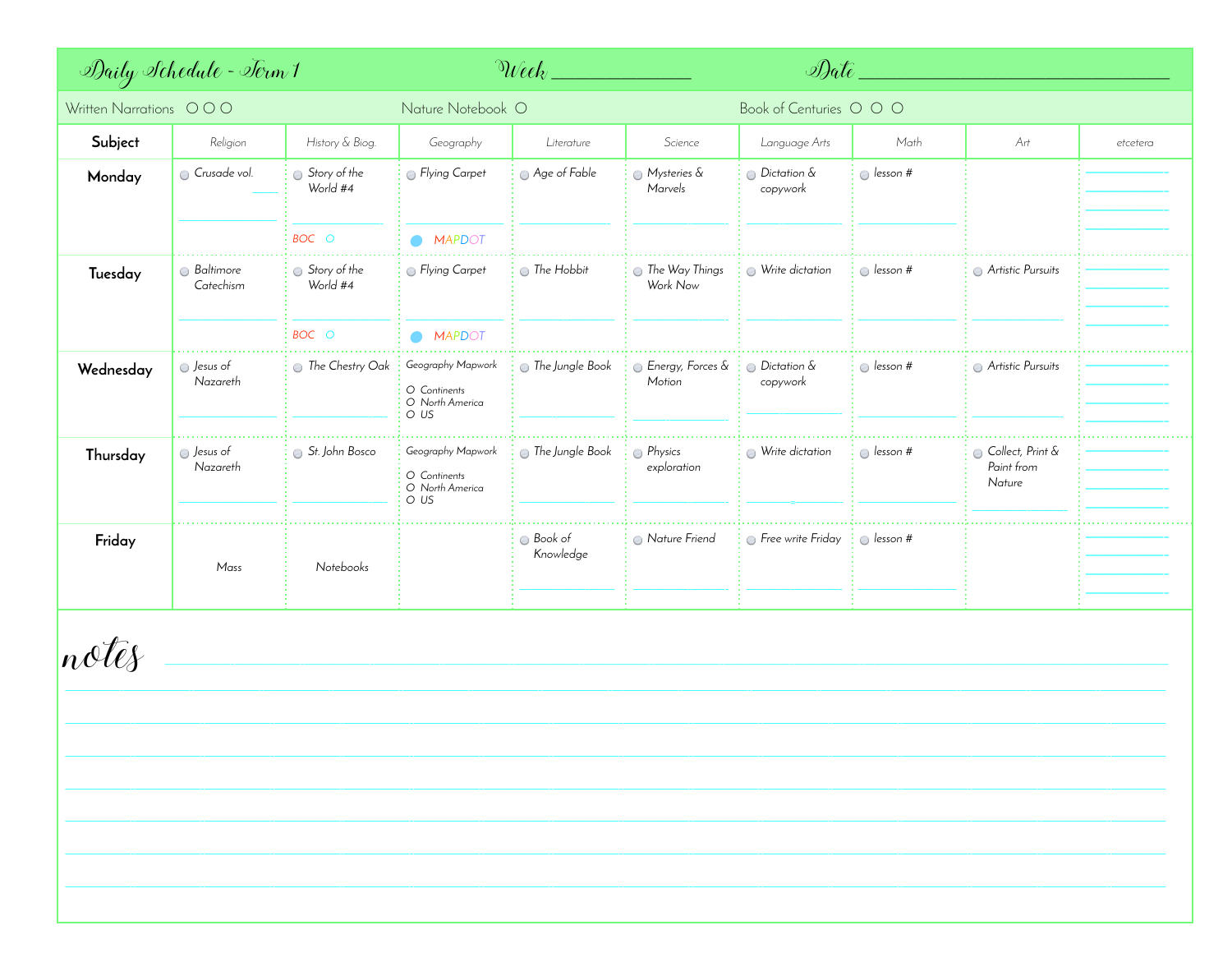| Daily Schedule - Torm 2              |                            |                            | $\Im$ <i>Veek</i>                                            |                     |                            | Date_                              |                  |                   |  |  |
|--------------------------------------|----------------------------|----------------------------|--------------------------------------------------------------|---------------------|----------------------------|------------------------------------|------------------|-------------------|--|--|
| Written Narrations OOO               |                            |                            | Nature Notebook O                                            |                     |                            | Book of Centuries O O O            |                  |                   |  |  |
| Subject                              | Religion                   | History & Biography        | Geography                                                    | Literature & Poetry | Science                    | Language Arts                      | Math             | Art/Nature        |  |  |
| Monday                               | G Crusade vol.             | Augustus Caesar's<br>World | Rying Carpet                                                 | Age of Fable        | Mysteries & Marvels        | $\odot$ Dictation &<br>copywork    | $\odot$ lesson # | Nature Friend     |  |  |
|                                      | <b>Baltimore Catechism</b> | Black Ships Before T.      |                                                              |                     |                            |                                    |                  |                   |  |  |
|                                      |                            | BOC O                      | OMAPDOT                                                      |                     |                            |                                    |                  |                   |  |  |
| Tuesday                              | S Jesus of Nazareth        | Augustus Caesar's<br>World | <b>B</b> Flying Carpet                                       | Huckleberry Finn    | The Way Things<br>Work Now | Write dictation                    | $\odot$ lesson # | Artistic Pursuits |  |  |
|                                      |                            | Black Ships Before T.      |                                                              |                     |                            |                                    |                  |                   |  |  |
| Written Narration $\bigcirc$         |                            | BOC O                      | MAPDOT                                                       |                     |                            |                                    |                  |                   |  |  |
| Wednesday                            | S Jesus of Nazareth        | Archimedes                 | Geography Mapwork<br>O Continents                            | Huckleberry Finn    | Space Atlas                | <b>Dictation &amp;</b><br>copywork | $\odot$ lesson # | Artistic Pursuits |  |  |
|                                      |                            | Black Ships Before T.      | O North America<br>O US                                      |                     |                            |                                    |                  |                   |  |  |
| Written Narration $O$                |                            | BOC O                      |                                                              |                     |                            |                                    |                  |                   |  |  |
| Thursday                             | St. Dominic Savio          | Augustus Caesar's<br>World | Geography Mapwork<br>O Continents<br>O North America<br>O US | My Book House       | Space Atlas                | Write dictation                    | $\odot$ lesson # | Nature Friend     |  |  |
| Written Narration $\bigcirc$         |                            | Black Ships Before T.      |                                                              |                     |                            |                                    |                  |                   |  |  |
|                                      |                            | BOC O                      |                                                              |                     |                            |                                    |                  |                   |  |  |
| Friday                               | Mass                       | Notebooks                  |                                                              | My Book House       | Nature Friend              | <b>Free write Friday</b>           | $\odot$ lesson # |                   |  |  |
| dictation words to study<br>$n$ otes |                            |                            |                                                              |                     |                            |                                    |                  |                   |  |  |
|                                      |                            |                            |                                                              |                     |                            |                                    |                  |                   |  |  |
|                                      |                            |                            |                                                              |                     |                            |                                    |                  |                   |  |  |
|                                      |                            |                            |                                                              |                     |                            |                                    |                  |                   |  |  |